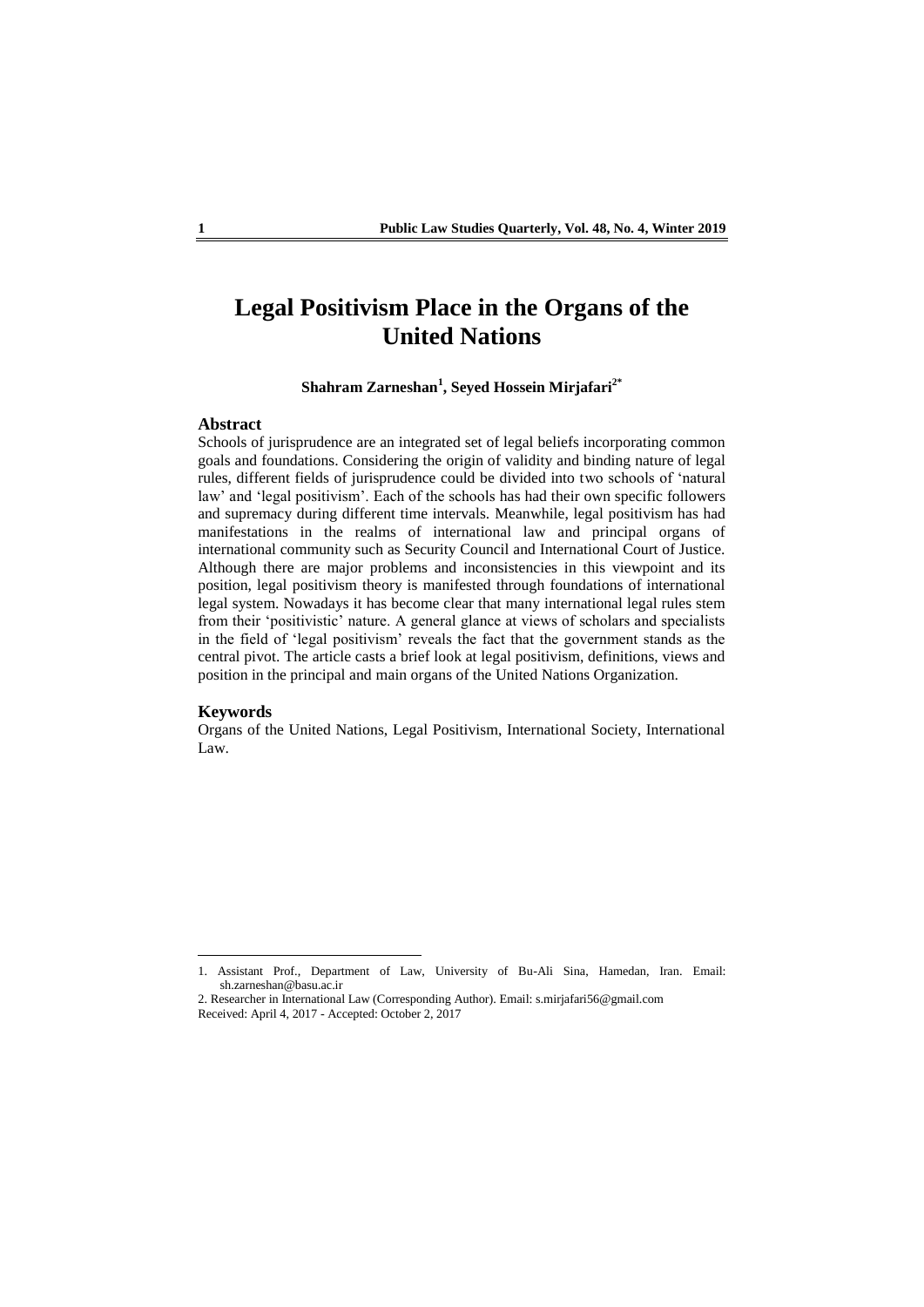# **Principle of Proportionality in Judicial Review over Exercising Discretionary Powers in UK Administrative Law**

## **Vali Rostami<sup>1</sup> , Hamidreza Salimi2\***

### **Abstract**

Discretionary powers are granted to administrative authority under the law and for dynamic of administration. Since these competencies are lawful, there is always the danger of abuse. Judicial review on discretionary powers is one of the important issues in administrative law. The question of this article is that "How to apply the principle of proportionality in judicial review on discretionary powers in the UK administrative law?". This research aims to study the principle of proportionality in judicial review on discretionary powers. This article is based on library research method. The principle of proportionality as a structural principle is trying to make government actions appropriate and necessary and as far as possible, not infringe individual's rights. Achieving proportionality between the legal measures and goals is often thought to be the essence of the principle of proportionality. The substantive perceptions of the rule of law and the adoption of the 1998 Human Rights Act have facilitated the application of the principle of proportionality in the UK administrative law.

#### **Keywords**

1

Principle of Proportionality, Rule of Law, Discretionary Power, Human Rights Act 1998, Wednsbury.

<sup>1.</sup> Associate Prof., Faculty of Law and Political Science, University of Tehran, Tehran, Iran. Email: vrostami@ut.ac.ir

<sup>2.</sup> MA., Faculty of Islamic Studies and Law, University of Imam Sadiq (AS), Tehran, Iran (Corresponding Author). Email: salimihamid66@gmail.com

Received: September 19, 2017 - Accepted: October 10, 2017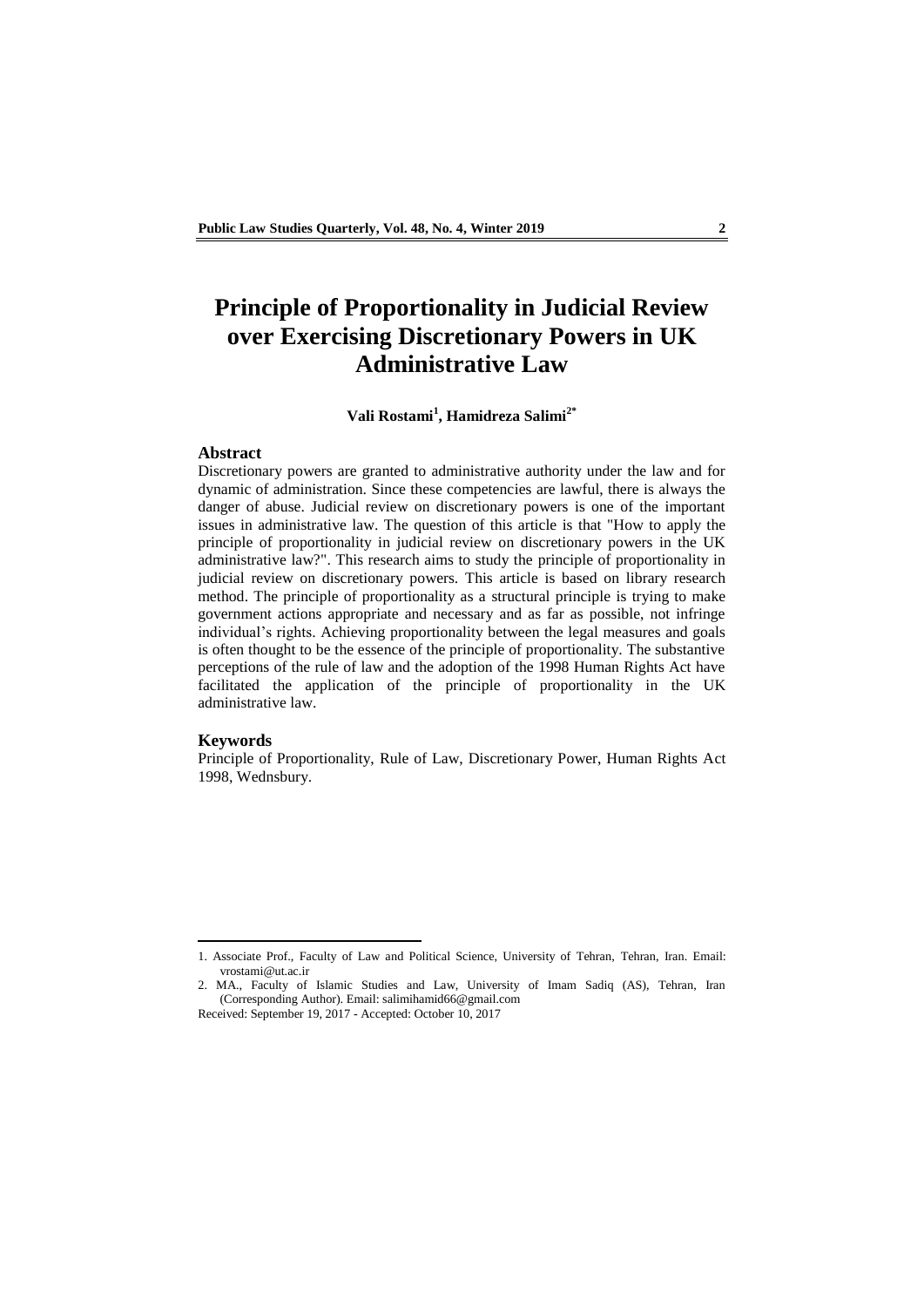# **The Potential of International Community for Confrontation with Daesh Takfiri Terrorist Group (Challenges and Hopes)**

## **Masoud Alizadeh<sup>1</sup> , Ebrahim Rahmani2\***

#### **Abstract**

During recent decades and in parallel with ascending trend of terroristic actions at international level, the necessity for taking anti-terrorist reactions was perceived and international conventions and treaties were concluded and ratified. These measures have been referred to require governments to criminalize terroristic actions in domestic law, jurisdiction of national criminal courts and predict measures to prevent these actions. Actions committed by the so-called Daesh group reflect its threatening nature to peace and international security, originated from terrorism itself as threat to international peace and security. Thus, identifying the nature of this group, examination of criminal and legislative policy of United Nations, particularly Security Council in criminalization of the perpetrated measures and also method of prosecution and proceeding of actions which have been done by Daesh takfiri terrorist group by international criminal courts are the objectives of the present article.

#### **Keywords**

 $\overline{a}$ 

Terrorism, International Criminal Court, Islamic State of Iraq and Syria (ISIS), United Nations, Security Council.

<sup>1.</sup> Assistant Prof., Faculty of Law, University of Payame Noor, Garmsar, Iran. Email: masoud.alizadeh@gmail.com

<sup>2.</sup> Ph.D. Student in International Law, University of Payame Noor, Tehran, Iran (Corresponding Author). Email: re\_4271@yahoo.com

Received: November 12, 2016 - Accepted: April 30, 2017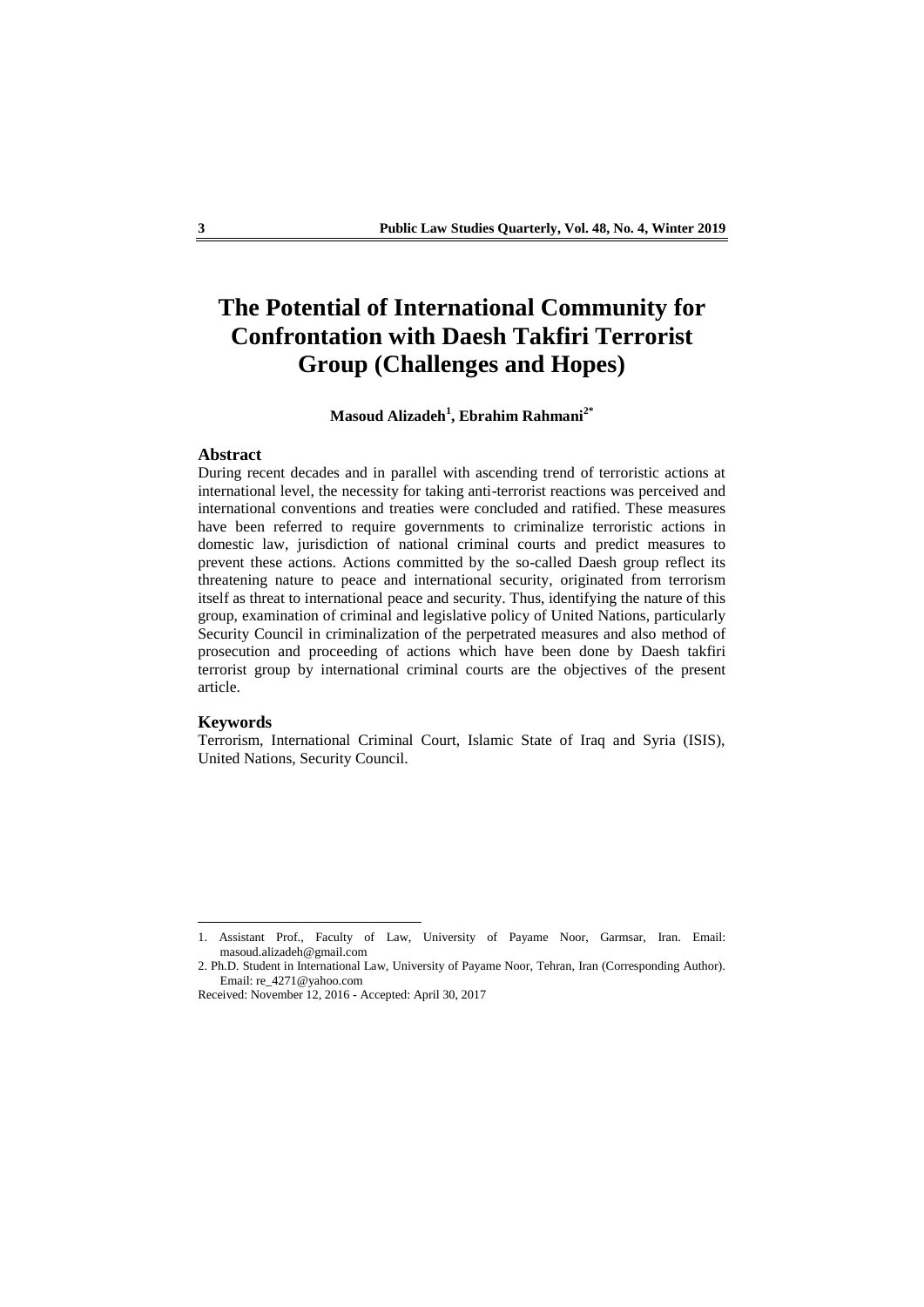## **Reflection on Legal Obligations of Government for Delocalization of Tehran**

## **Mohammad Zereshgi<sup>1</sup> , Kheirollah Parvin2\***

## **Abstract**

One of the most essential challenges in Tehran could be seen in centralization, which has roots in legal-political structure as well as in the thoughts of the governing group. The main reason of high density in Tehran is its politicaladministrative centralization in political-administrative affairs which has gotten out of hand. In fact, without any centralization, there will be no density either. Legal delocalization of Tehran city contains legislation capacity rather than mere passing of executive rules. The research is descriptive-analytical in methodology and practical. The main question with respect to current investigation is: what are the basic causes of fail to fulfill the delocalization in legal-administration? The main hypothesis of the current thesis, in which is aligned to search for the main reasons of delocalization coming true in Tehran, might be cited in for key statements: A- The vast and focused legal-administration structure in Capital; B- Authoritarianism of ruling authorities and penetration of center-based political culture in their minds. C-The restrictive interpretation of Guardian Council on scope of qualification of local offices; D- Non-attempt to implement law related to delocalization.

#### **Keywords**

1

Spatial Planning, Delocalization, Centralization, E-Government, Government Miniaturization.

<sup>1.</sup> Ph.D. in Public Law, University Lecturer in Science and Research Branch of Islamic Azad University, Tehran, Iran. Email: mohammad.zereshki@yahoo.com

<sup>2.</sup> Prof., Department of Public Law, Faculty of Law and Political Science, University of Tehran, Tehran, Iran (Corresponding Author). Email: khparvin@ut.ac.ir

Received: July 11, 2017 - Accepted: July 3, 2018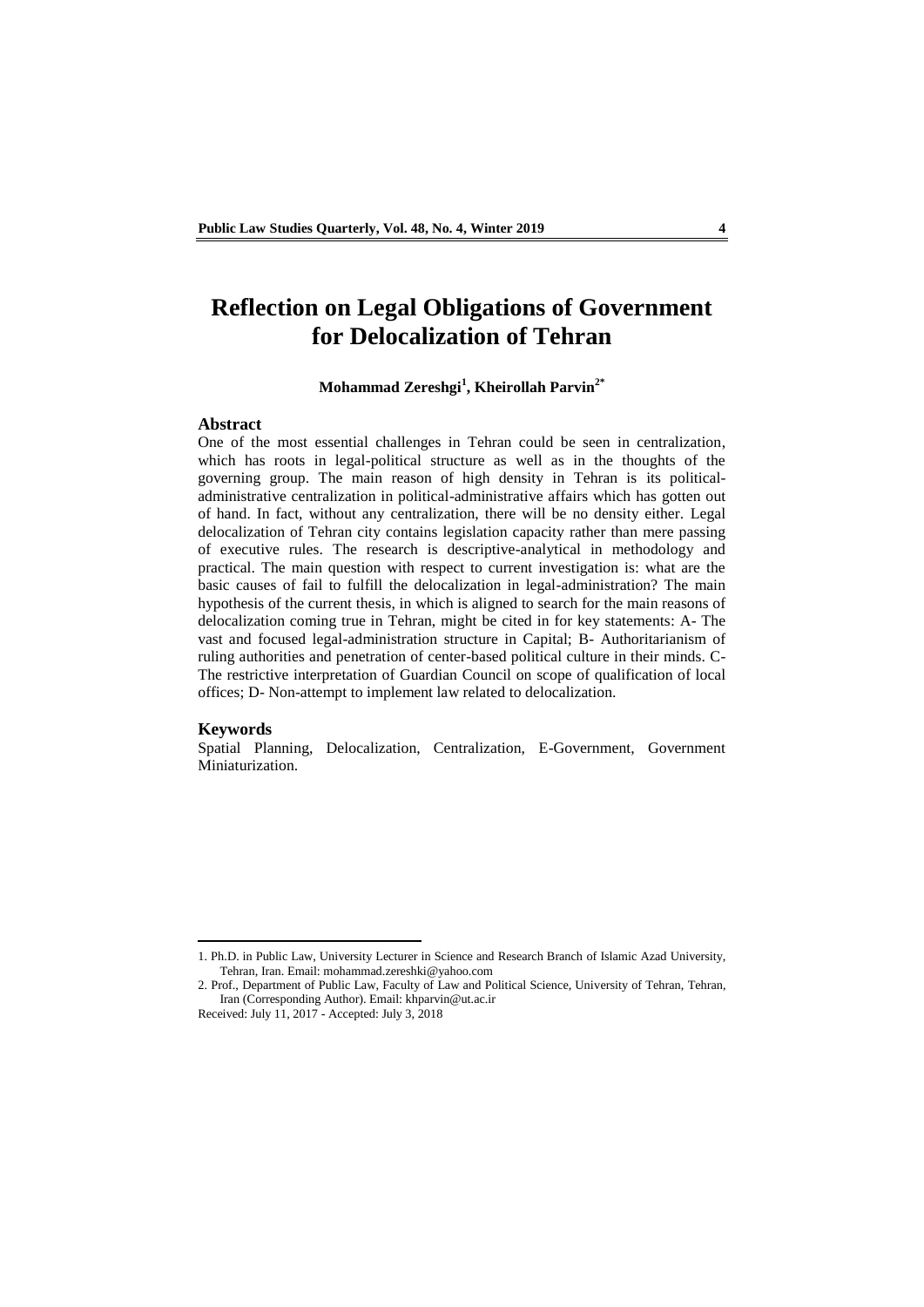# **Limiting Clauses and their Role in International Treaties**

**Maryam Ahmadinejad1\* , Yaser Aminoroaya<sup>2</sup>**

#### **Abstract**

The State sovereignty in international law refers to a dual situation: on one hand, the classic teachings of the international law on the law of treaties such as commitment to international treaties and the rule of law by granting unconditional freedoms to States are in conflict with maintaining of the national interests and the other hand, in critical and certain situations and also because of the nature of some of the international treaties, some authorities must be considered for States to preserve their essential interests. To solve this dual condition and reconciliation between international cooperation and unilateralism of the States, Clauses named "Limiting Clauses" were accepted in international law. These clauses create the mechanism which helps to the participation of States in expanding the legal order and concluding of international treaties and also predicts authority and practical freedom for releasing of the State from international commitments when it is facing a super danger.

## **Keywords**

 $\overline{a}$ 

States, Limiting Clauses, International Treaties, National and Essential Interests.

<sup>1.</sup> Assistant Prof., University of Alzahra (Corresponding Author). Email: M.ahmadinejad@alzahra.ac.ir

<sup>2.</sup> Ph.D. in International Law and University Lecturer.

Received: May 23, 2016 - Accepted: November 16, 2016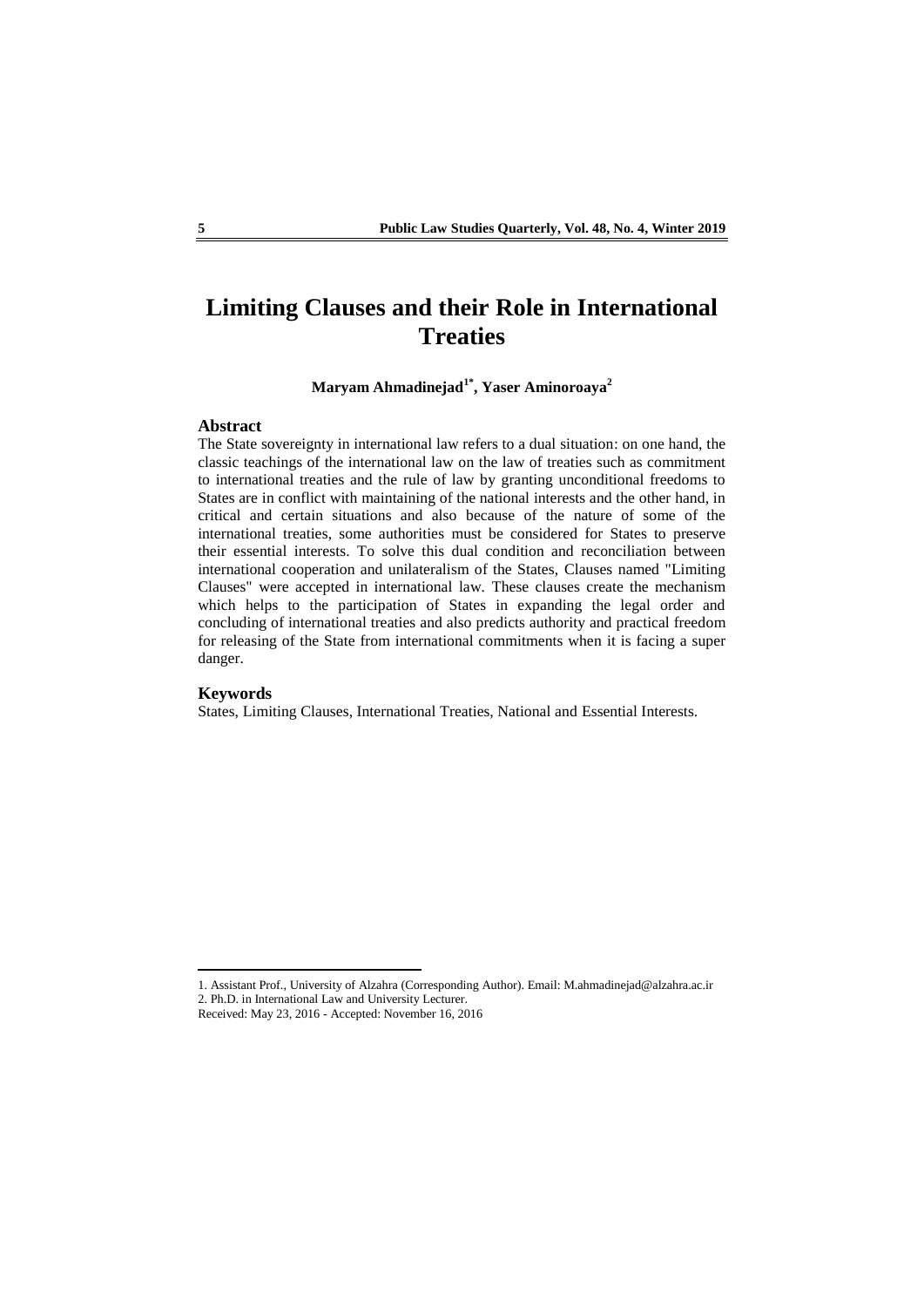## **Factors of Human Dignity in Thought of Allameh Tabataba'i**

**Mohsen Esmaeili1\* , Mohammad Mahdi Seyfi<sup>2</sup>**

#### **Abstract**

Human dignity is the most fundamental concept in the formulation of human rights and this concept in most political systems has been accompanied by disagreements between scholars and jurists. This article with an emphasis on Allameh Tabataba'i thought, deals with concept, definition, explanation and factors of human dignity and show the communications of them. This article contains the privileged status of human dignity, which is defined in the Allameh Tabataba'i thought of dignity which has been posed in the process of mankind's creation and all people have it potentially. As a conclusion, human dignity with this definition is recognized with nine factors on Allameh Tabataba'i thought. The first one is "The inherent integrity of existence", then "excellent human creation", "situation of human for other human beings", "fitrah", "intellect", "science", "choice". These nine factors are known as reasons for human dignity with special hierarchic on Allameh Tabataba'i thought.

#### **Keywords**

1

Choice, Excellent Human Creation, Intellect, Allameh Tabatabae'i, Fitrah, Human Dignity.

<sup>1.</sup> Associate Prof., Faculty of Law and Political Science, University of Tehran, Tehran, Iran (Corresponding Author). Email: esmaeile1344@ut.ac.ir

<sup>2.</sup> MA. Student, Faculty of Islamic Studies and Law, University of Imam Sadiq (AS), Tehran, Iran. Email: m.seyfi313@gmail.com

Received: April 16, 2017 - Accepted: October 2, 2017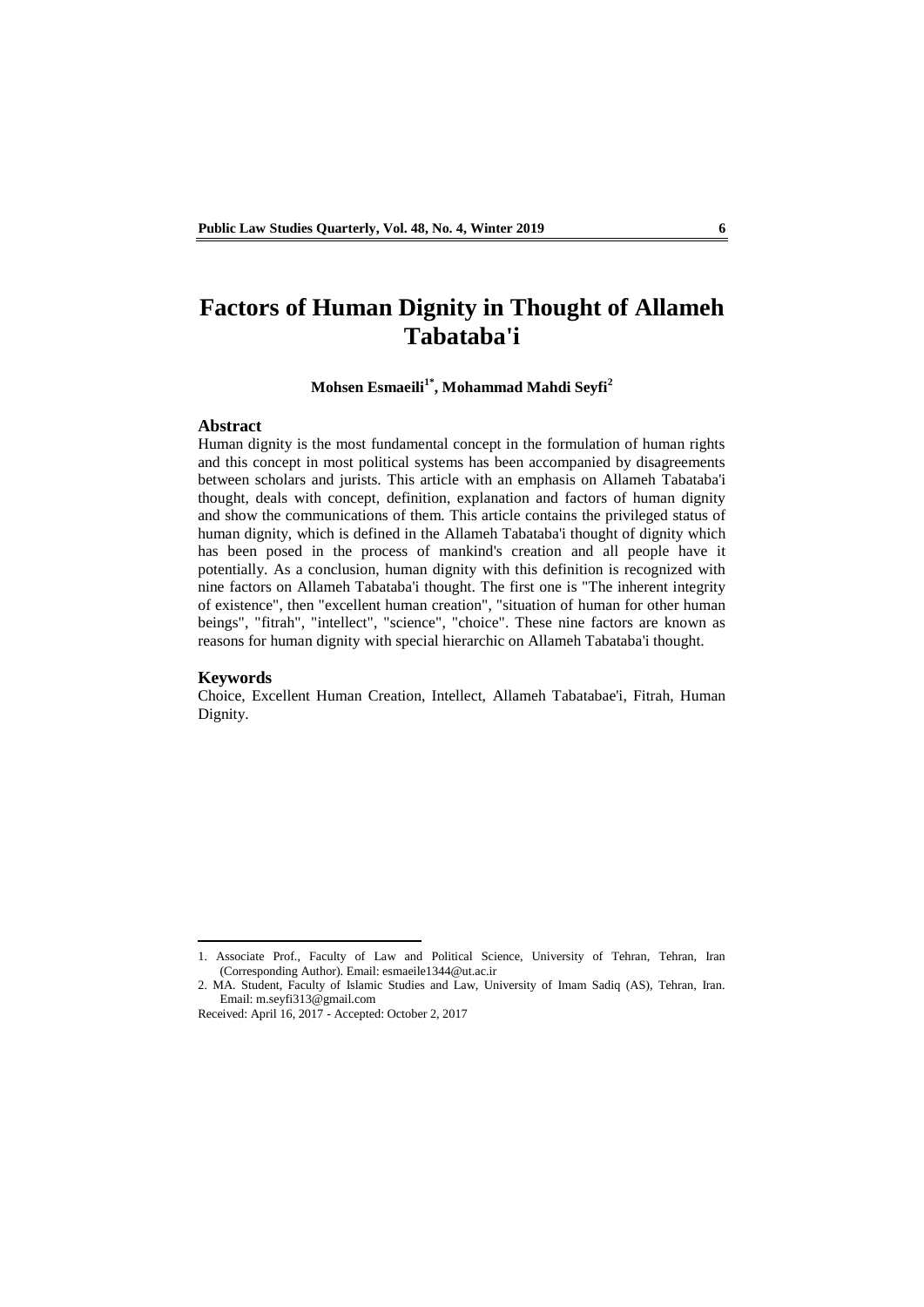# **Prevention and Confrontation of Daesh in International Law**

**Soheyla Kosha<sup>1</sup>**

## **Abstract**

The main aim of terrorist attacks is creating extreme horror which attracted attention to the necessity for prevention and confrontation of this phenomenon after World War II. The main reasons for those attacks are continuation of colonization, exploitation and independence. Most of the terrorist attacks in protest against ruling system before 9/11 were in the form of "hijacking, bombing, vandalism, kidnapping and assassination". Daesh is a terrorist group which their main aim is creating horror. Security Council in resolution 2249 (2015) expressly recognized Daesh operations as terrorist. The aim of this paper is answering this question by applying analytic-descriptive method, what is the role of States and international governmental and non-governmental organizations especially United Nations (UN), Amnesty International and Human Rights Watch for prevention and confrontation of Daesh? Given that international peace and security, civilian's life and freedom and also friendly relationship of States are endangered by Daesh, international entities can demand Security Council not only to determine any threat to the peace, breach of the peace and security and take the measures which are necessary but also requests the International Criminal Court for putting Daesh criminals on trial.

#### **Keywords**

**.** 

International Humanitarian Law, Human Rights Watch, United Nations, Security Council, Amnesty International, Daesh Terrorist Attacks.

<sup>1.</sup> Assistant Prof., University of Payame Noor, Tehran Branch, Iran. Email: Koshas2013@gmail.com Received: June 25, 2016 - Accepted: April 30, 2017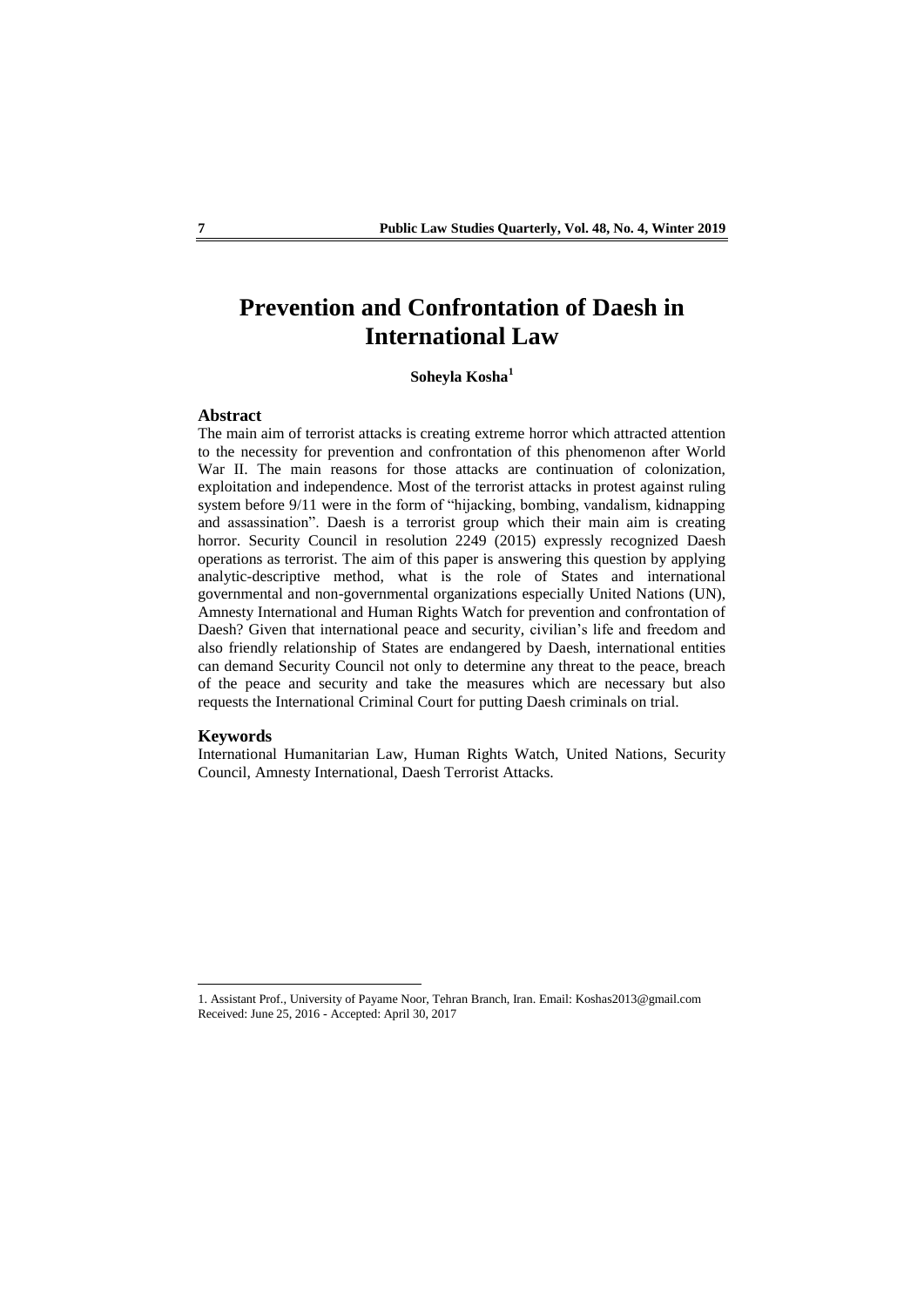## **Dispute Settlement Mechanisms of the Exclusive Economic Zone and their Challenges**

## **Seyyed Bagher Mirabbasi1\* , Abootaleb Amirshaabani<sup>2</sup>**

### **Abstract**

Given that specific legal regime of the exclusive economic zone which is prone to disputes *per se*, some mechanisms have been devised for settlement of these disputes in UNCLOS. However, in after years of the adoption of the Convention, owing to being imprecise and ambiguous, these mechanisms have been proved inefficient, in a way that if concepts mentioned in them remain undefined, it can be said that there is no difference if they exist or not. Maybe it is the reason for judicial bodies including the ITLOS, not being interested in these mechanisms at all. This article intends to firstly, examine the flaws of the mechanisms in general, and secondly, analyses specifically two common and different in nature disputes arising in connection with the exclusive economic zone, namely military activities and offshore bunkering. Based on this analysis, some suggestions are given in order to solve other possible disputes arising out of this zone.

## **Keywords**

1

Due Regard, ITLOS, Military Activities, Bunkering, Exclusive Economic Zone, Article 59 of the Convention.

<sup>1.</sup> Prof., Department of Public Law, Faculty of Law and Political Science, University of Tehran, Tehran, Iran (Corresponding Author). Email: mirabbasi@ut.ac.ir

<sup>2.</sup> MA. in International Law, Faculty of Law and Political Science, University of Tehran, Tehran, Iran. Email: ab.amirshabani@yahoo.com

Received: October 11, 2015 - Accepted: July 25, 2016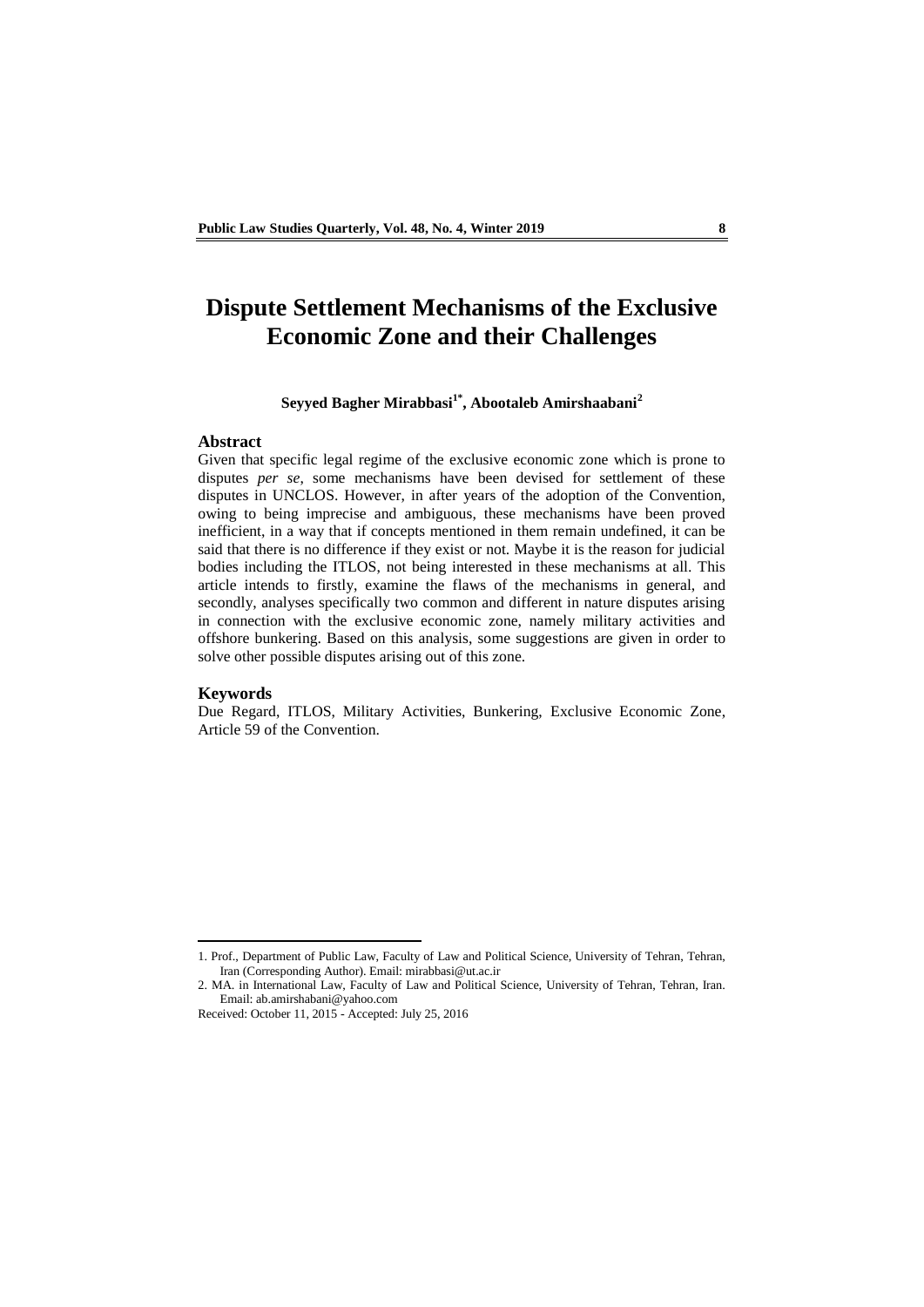# **Reflection on Legal Challenges of Water Ownership at Zayanderood Basin from the perspective of Public Law**

## **Ghodratollah Noroozi<sup>1</sup>**

### **Abstract**

Presenting technical shortages of water at Zayanderood, this paper demonstrates legal challenges and background of possession of water at this basin. Researches show that by raising technical problems of providing water and its shortage, the established order upon Sheikh Bahaei's scroll and legal arguments on water ownership and government role in management of water becomes more serious. Some people believe that Zayanderood is a kind of public property and allow government to do whatever it wants. This article deals with analysis of legal dimensions of water ownership at this basin and its influences on justice in development process, ownership of persons, public order and right to water. This article is written from human rights perspective on international resources of water, internal laws, Jurisprudential sources, definition of public and governmental ownership and examination of Sheikh Bahaei's scroll, announce the management of Zayanderood as the government's right but announce that the ownership of natural Zayanderood and joining water of the first tunnel of Koohrang belongs to the water right holders and sharehplders and take it out of public property sphere.

#### **Keywords**

 $\overline{a}$ 

Water Right, Zayanderood, Water Ownership, People Rights, Public and Governmental Ownership.

<sup>1.</sup> Assistant Prof., Department of Law, University of Isfahan, Isfahan, Iran. Email: Gh.noroozi@ase.ui.ac.ir

Received: October 10, 2016 - Accepted: April 30, 2017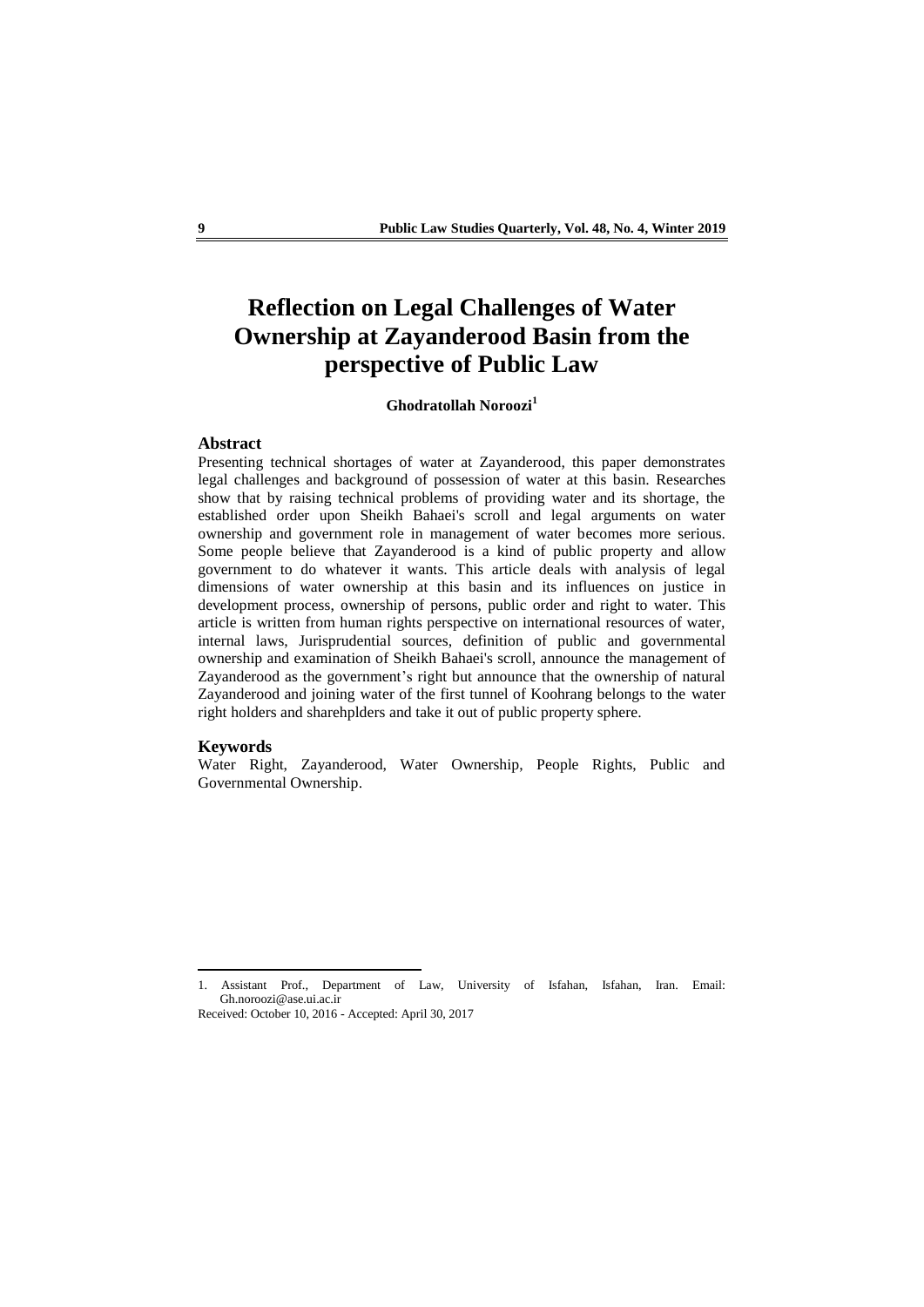# **Reflection on the Legal Consequences of Ratification of the Paris Agreement on Climate Change by the Islamic Republic of Iran**

## **Mehdi Piri<sup>1</sup>**

### **Abstract**

The most recent document, which has been agreed under the Framework Convention on Climate Change is the Paris Agreement. According to their domestic circumstances and capabilities, all parties to the Paris Agreement are required to submit their Nationally Determined Contributions (NDCs), which includes measures taken by each party to mitigate emissions and adapt to the impacts of climate change. This paper examines the nature of the Paris Agreement and legal consequences of ratification of this agreement by looking at other related instruments. After examining the nature and content of the Paris Agreement, it has become apparent that some of the obligations contained in the Paris Agreement have already been accepted in other relevant documents and on the other hand, most notably by submitting NDCs, the Paris Agreement will, in particular, impose new commitments on parties. Furthermore, the Paris Agreement requires parties to conduct specific tasks pertaining to the monitoring and compliance mechanism required therein. Therefore, in order to fully implement the Agreement, it is necessary for the Parties to take appropriate measures to achieve the goals and obligations contained in the agreement. Consequently, Parties may enjoy benefits of participation in international cooperation and facilitation contained in the agreement, and thereby they will avoid facing the negative consequences of non-compliance with the agreement.

#### **Keywords**

 $\overline{a}$ 

Nationally Determined Contributions (NDCs), Kyoto Protocol, Climate Change, Paris Agreement, UN Framework Convention on Climate Change.

<sup>1.</sup> Assistant Prof., Department of Public Law, Faculty of Law and Political Science, University of Tehran, Tehran, Iran. Email: mehdi.piri@ut.ac.ir

Received: April 30, 2018 - Accepted: July 3, 2018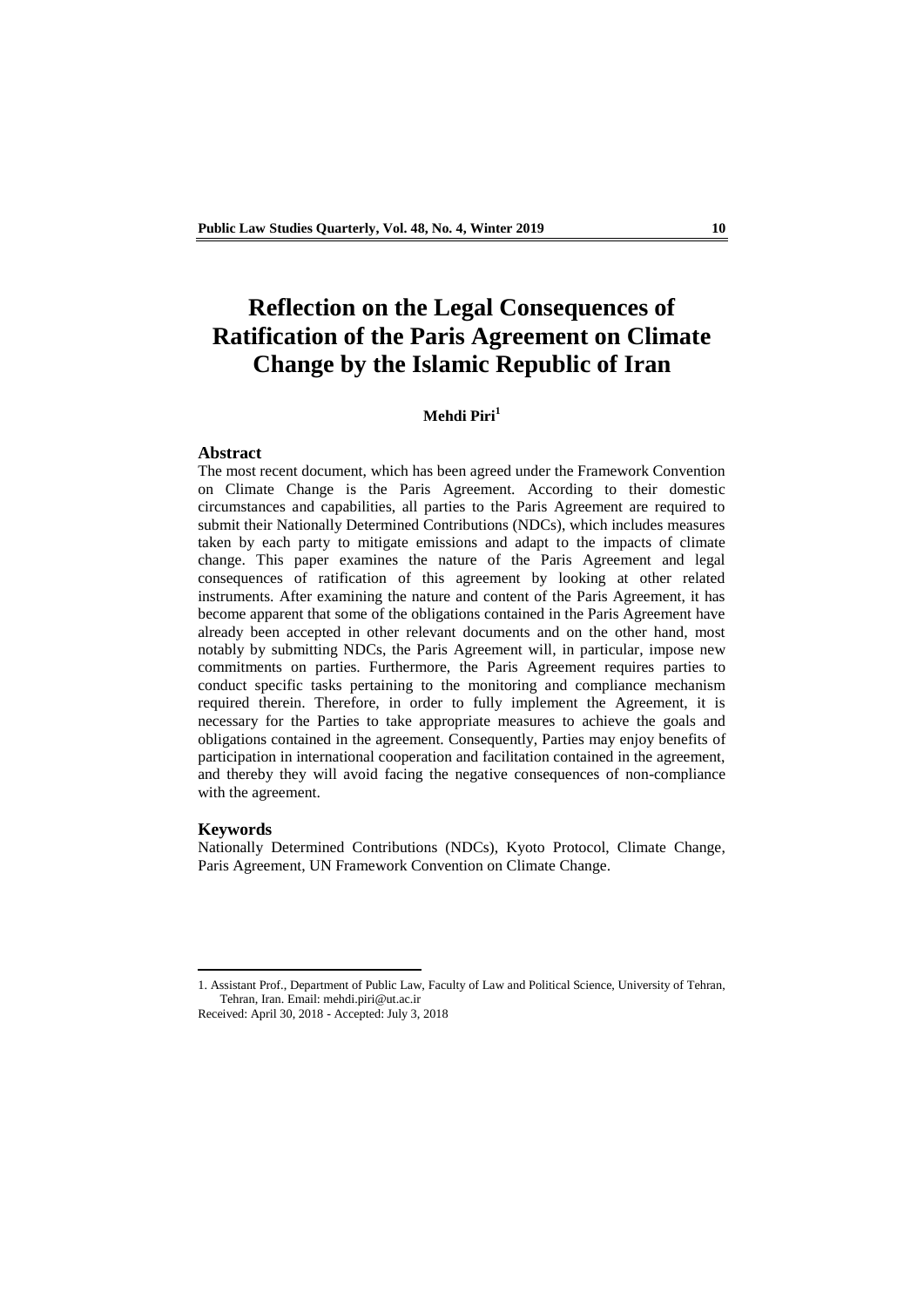## **Implementation of Global Navigation Satellite Systems in Iran, Opportunities and Challenges**

## **Seyed Ali Khazaei<sup>1</sup>**

## **Abstract**

Development of new technologies and its growing trend in the last years of the twentieth century, led to the use of satellites in aircraft navigation. The implementation of Global Navigation Satellite Systems benefits all countries, including the Islamic Republic of Iran, but at the same time confronts them with political and legal challenges. The most important challenges for our country by implementing satellite-based navigation systems are the possibility of discrimination in providing the services and the possibility of violations of the sovereignty as a result of the exclusive control of the systems by the United States and Russia. Although, at first glance, the creation and development of a new satellite system which is controlled by an international, independent and civil organization seems to be a good solution, but considering the costs for implementation of a new system, this solution will not be welcomed. Therefore, the best way to solve the challenges arising from implementation of these systems is that ICAO, by establishing a proper legal arrangement regarding Navigation Satellite Systems, should control these systems with the participation of all countries and within the framework of an international organization.

### **Keywords**

 $\overline{a}$ 

Continuity of Services, Sovereignty, Global Accessibility, Quality of Services, GNSS.

<sup>1.</sup> Assistant Prof., Faculty of Law and Political Science, University of Kharazmi, Tehran, Iran. Email: sakhazaei@gmail.com

Received: February 11, 2017 - Accepted: April 30, 2017